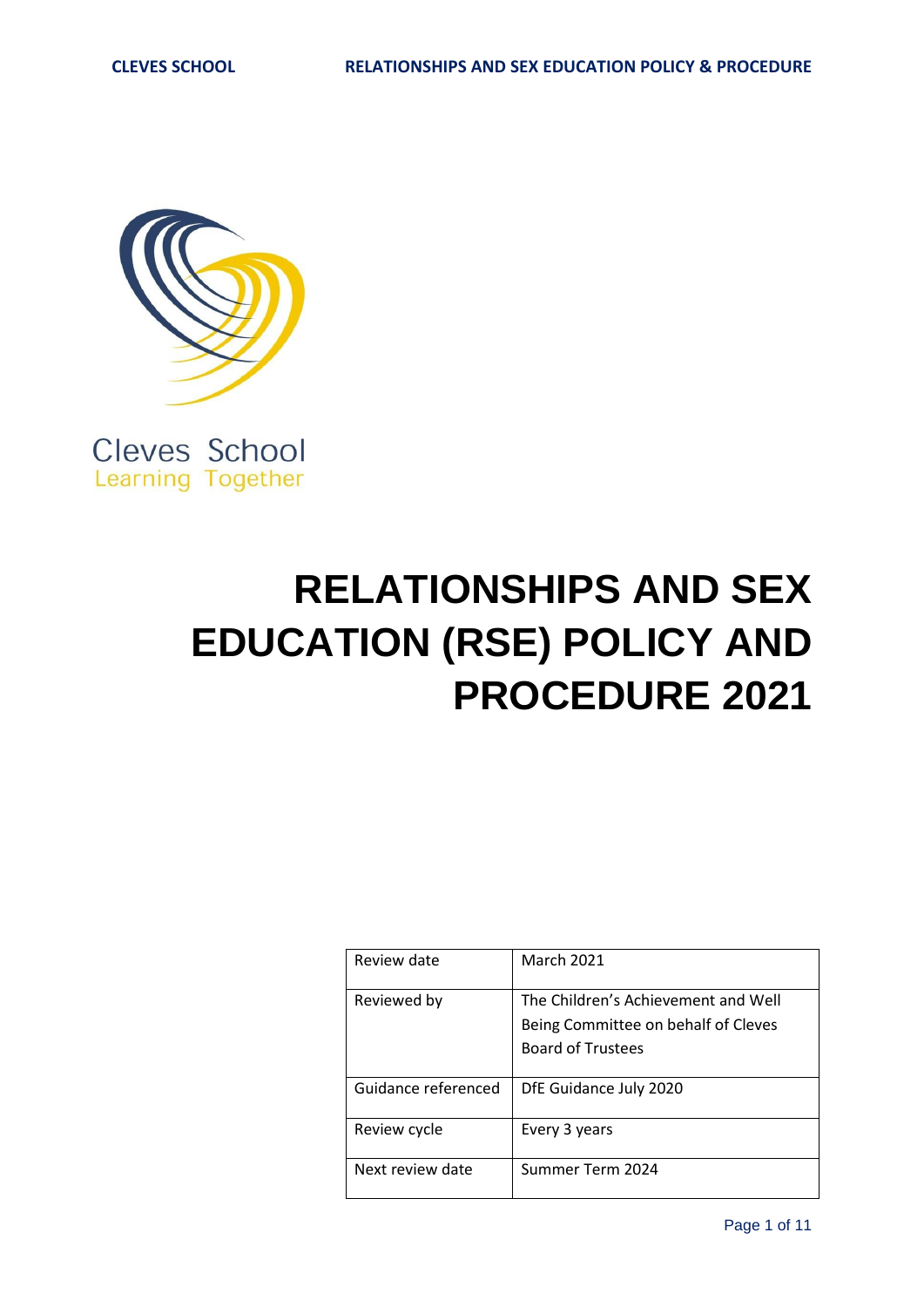# **1. Aims**

Through our PSHE and RSE programme, we aim to provide children with the knowledge, skills and understanding they need to lead confident, healthy, independent lives and to become informed, active and responsible citizens. In providing children with an understanding of healthy and respectful relationships and appropriate boundaries, we consider effective RSE to be a fundamental part of our approach to supporting pupils to grow into confident, caring, responsible and respectful young citizens.

Relationship and sex education (RSE) is lifelong learning about physical, moral and emotional development. It is about the understanding the importance of family life, stable and loving relationships, respect, love and care. It is also about the teaching of sex, sexuality and sexual health. It is not about the promotion of sexual orientation or sexual activity.

The school aims to work in partnership with parents and carers and understands the importance of sharing with them the RSE programme so that they are able to support their children at home to enable them to:

- Develop feelings of self-confidence and self-respect alongside those of value and respect for others
- Prepare children for the physical and emotional changes which happen in puberty and to understand that these occur at different ages and at varying rates
- Consider some of the changes over which they have no control and the choices they can make concerning those over which they do have control
- Respond to the needs of parents and carers and pupils by providing accurate knowledge of sexual matters at a level suitable to children's age and understanding and to dispel myths and rumour
- Help children to understand that sex is one of a complex set of relationships which exist within a family group
- Foster an open attitude of mind which enable awareness and tolerance of a variety of different family backgrounds, including non-heterosexual
- Promote the skills necessary for effective communication in loving, caring and happy relationships
- Provide a consistent standard of relations, sex and health education across the school
- Help pupils develop feelings of self-respect, confidence and empathy
- Promote responsible behaviour
- Create a positive culture of communication around issues of relationships
- Teach pupils the correct vocabulary to describe themselves and their bodies
- Provide a framework in which sensitive discussions can take place
- Prepare pupils for puberty, and give them an understanding of sexual development and the importance of health and hygiene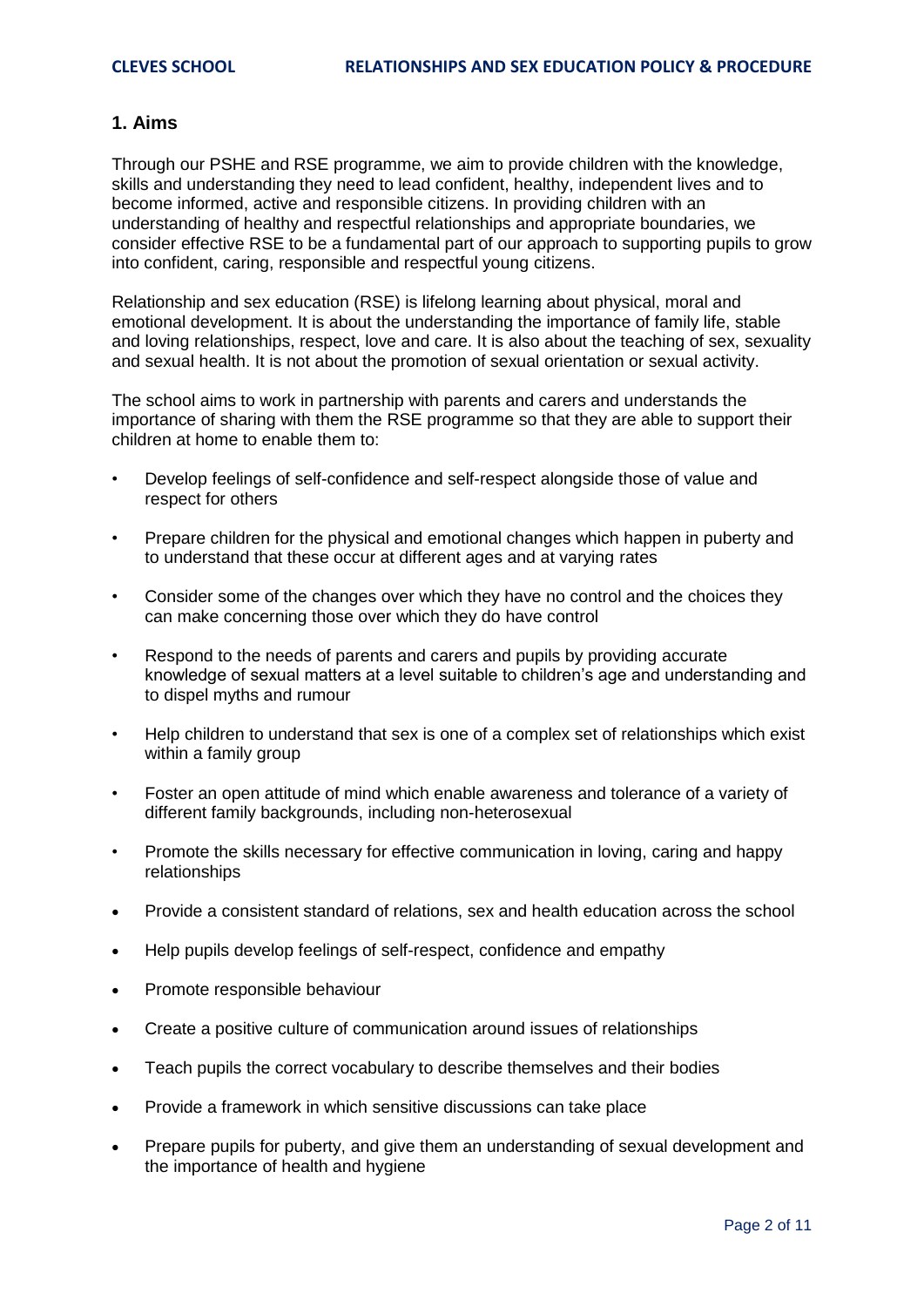- Give pupils an understanding of reproduction and sexual development
- Ensure that all pupils, by the time they reach secondary school age, are well equipped and on an equal footing, to deal with the secondary RSHE curriculum.
- To provide all pupils with knowledge, skills, and attitudes that will enable them to make positive and healthy choices concerning relationships as they grow up and deal with risk.
- Combat exploitation

The RSE programme will reflect the school's vision to demonstrate and teach values, skills, knowledge and understanding which pupils need to lead confident, healthy lives and to become informed, active responsible citizens.

All parents have the right to withdraw their children for all or part of the RSE lessons. The school will follow its procedures, which have been written in accordance with the guidelines for SRE from the Department for Education and the Surrey County Council Sex and Relationships Guide for Effective Programmes in Schools (4-19). The National Curriculum 2000 for Science and PSHE has also been considered when writing this policy. Due to the nature of the subject, this policy should be read and implemented in conjunction with other existing, related policies, including Race Equality Policy, Inclusion Policy, Safeguarding Policy, Teaching and Learning Policy and ICT Policy including the Acceptable Use Policy (AUP).

#### **2. Statutory requirements**

As a Junior School, Cleves must provide relationships education to all pupils as per section 34 of the [Children](http://www.legislation.gov.uk/ukpga/2017/16/section/34/enacted) and Social work act 2017.

This policy has been written in accordance with the statutory guidance document "Relationships and Sex Education (RSE) and Health Education" (DfE, 2019).

Department for Education guidance states that by the summer term 2021, all primary schools must teach Relationships and Health Education. The teaching of Sex Education in primary schools remains non-statutory, with the exception of the elements of sex education contained in the science national curriculum: including knowledge of the main external body parts; the changes as humans develop to old age and reproduction in some plants and animals. Other related topics that fall within the statutory requirements for Health Education, such as puberty and menstrual wellbeing, will be included within PSHE education lessons.

#### **3. Definitions**

Within this policy, as in the DfE guidance, Relationships Education is defined as teaching about the fundamental building blocks and characteristics of positive relationships, with particular reference to respectful friendships, family relationships, and relationships with other children and with adults, including online.

For the purpose of this policy, Health Education is defined as teaching pupils about physical health and mental wellbeing, focusing on recognising the link between the two and being able to make healthy lifestyle choices

Sex Education is defined as teaching children how human reproduction occurs, including how a baby is conceived and born. This draws on knowledge of the human life cycle set out in the national curriculum for science. For the purposes of this policy, we specifically identify any non-statutory Sex Education that falls outside of Science and those related elements (the physical changes associated with puberty) within statutory Health Education.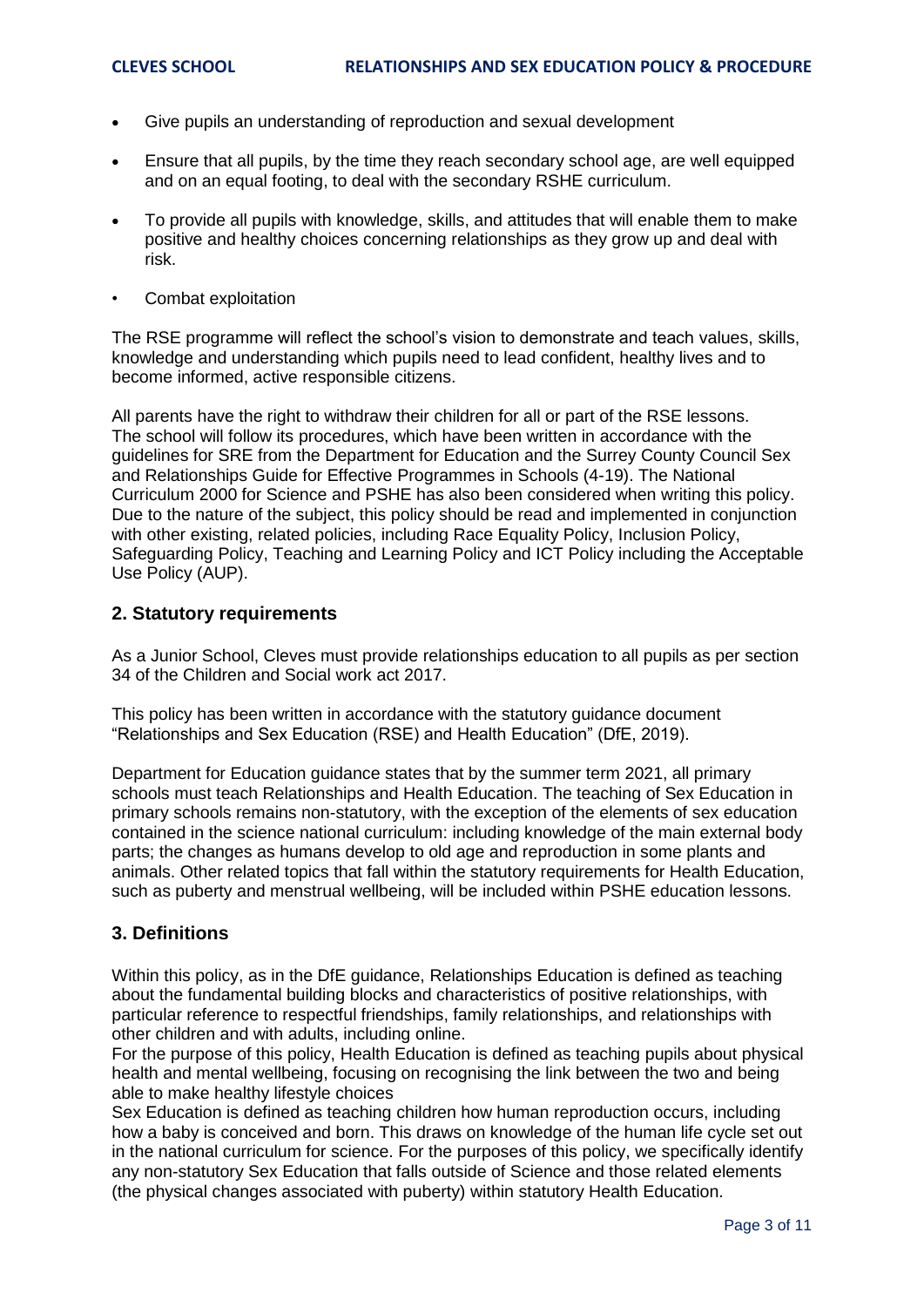RSE is not about the promotion of sexual activity.

The school will follow the Cleves Relationship and Sex Education Procedure.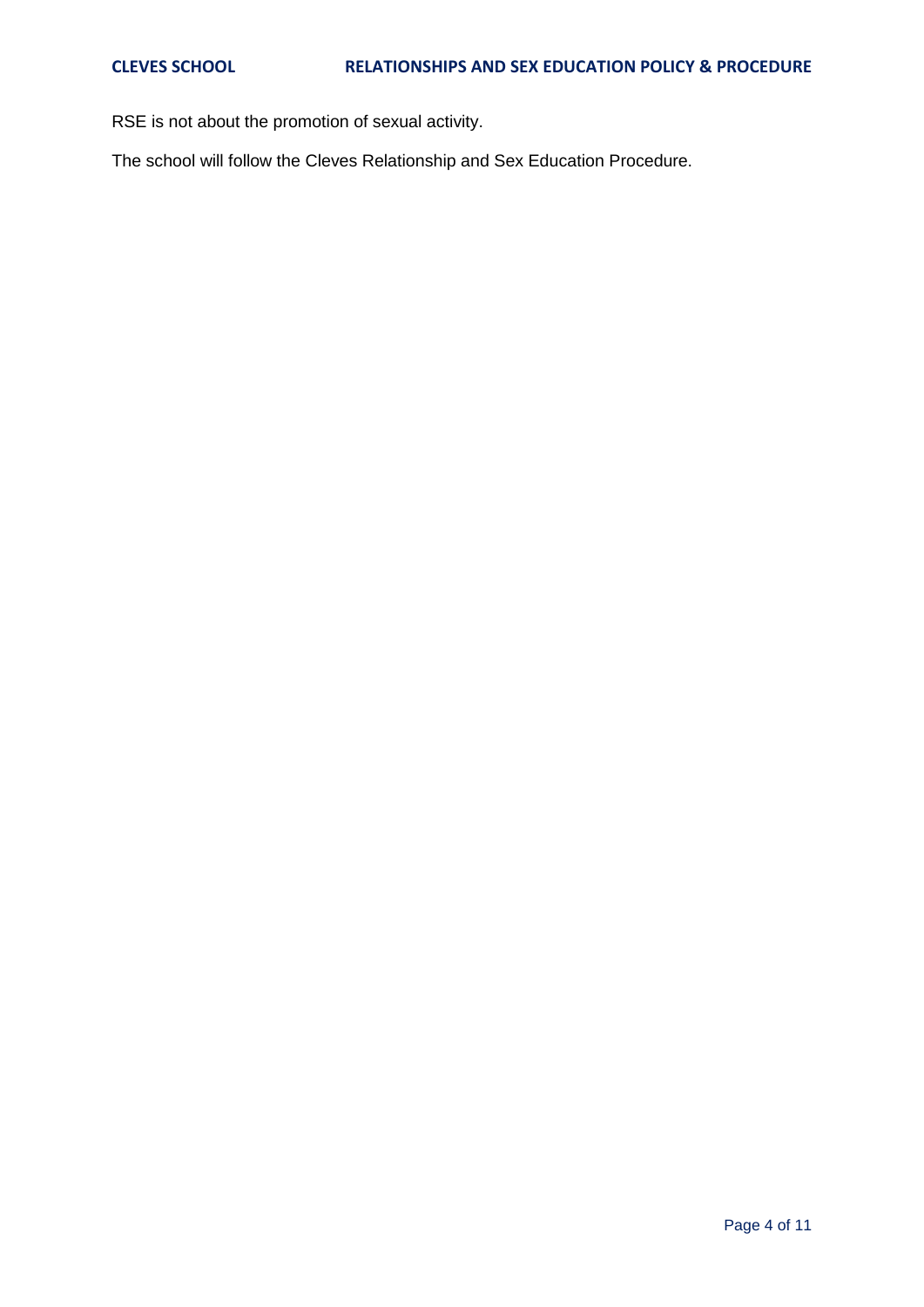# **RELATIONSHIPS AND SEX EDUCATION PROCEDURE**

# **4. DESCRIPTION OF SCHOOL**

We are at present a large six-form entry junior school catering for children from seven to eleven. We are 'fed' primarily by two Infant Schools - Manby Lodge and Oatlands Infant School.

Our pupil intake is mainly white European with approximately 15% other ethnic groups represented. The majority of this group is of mixed parentage and includes Indian, Afro-Caribbean, Chinese, Japanese, Thai and Bangladeshi.

# **5. DELIVERY OF RSE**

Our Relationships and Sex Education programme will be delivered in an age appropriate and sensitive manner by class teachers. Teaching is normally taught in mixed gender groups, though some content is covered in single sex groups e.g. menstrual hygiene, single sex question sessions.

We aim to provide a learning atmosphere where children feel safe and relaxed, and where they feel confident to engage in discussions around potentially sensitive subjects and themes.

Ground rules in class and across the school are essential when discussing sensitive subject matter and teaching RSE. Clear ground rules are established in partnership with the class, and then reinforced at the start of each relevant lesson. As a minimum, ground rules are likely to include the following basic guidelines:

- Listen politely to each other
- Everyone gets a turn to speak, if they want to
- Everyone has a right not to speak
- Everyone's contribution is respected
- We don't ask or have to answer any personal questions
- We use anatomically correct language when we have learnt it

# **6. MORALS AND VALUES FRAMEWORK**

Although factual information about bodily changes in puberty, conception and childbirth is important we also promote the importance of personal responsibility. We will discuss the value of family life whilst being sensitive to one parent or separated families.

Lessons are conducted in class groups by the class teacher within the general Health Education programme once a confident, trusting relationship has been established. Our programme of teaching is interlinked with other parts of the curriculum.

The SRE programme will reflect the school's vision to demonstrate and teach skills, knowledge and understanding which pupils need to lead confident, healthy lives and to become informed, active responsible citizens

# **7. EQUAL OPPORTUNITIES**

The RSE programme will be given in accordance with the school's Equality Policy pupils will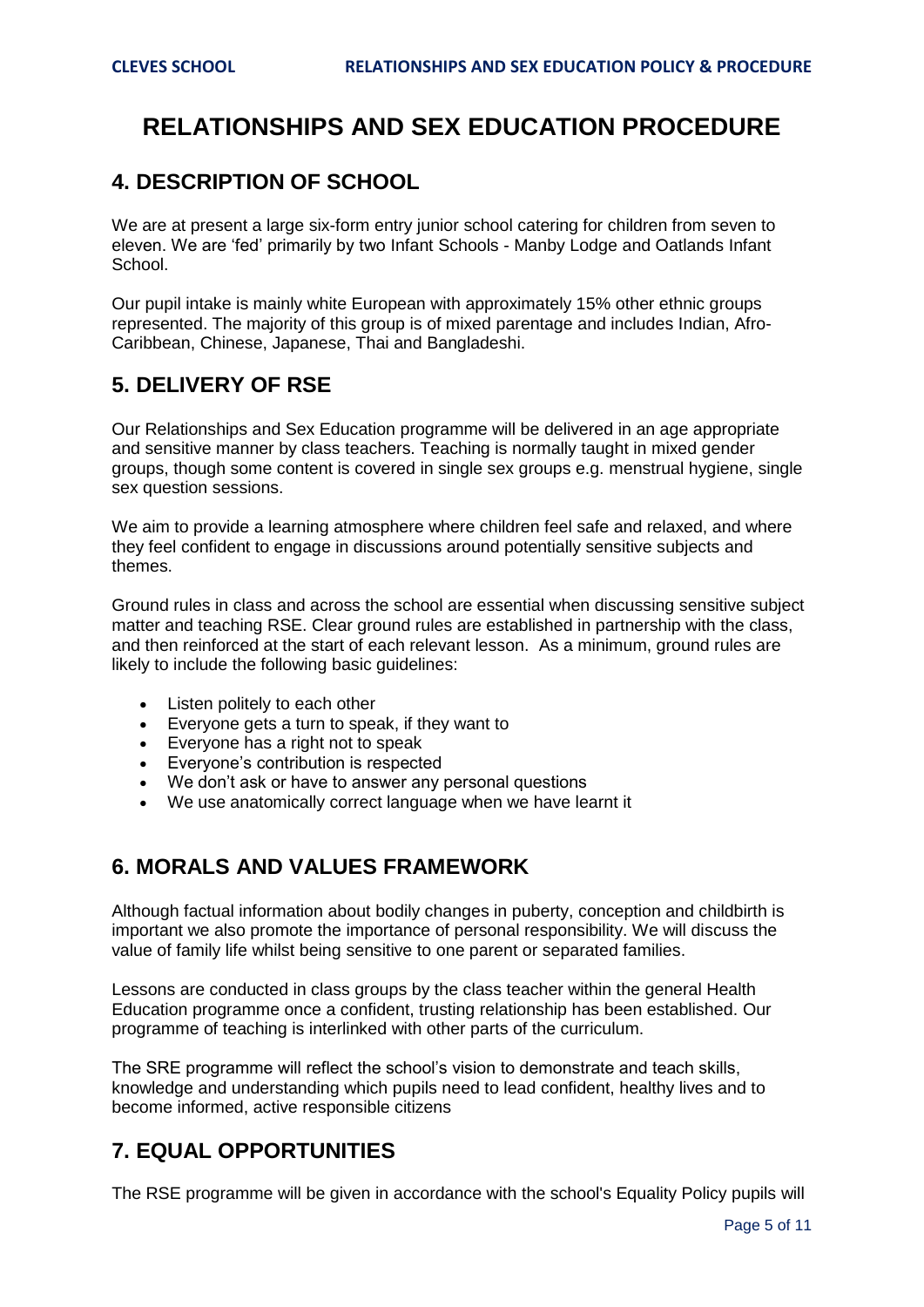be given opportunities to discuss specific issues related to puberty in single sex groups. Resources and methods of teaching will be in line with the strategies set out in the above policy.

# **8. RIGHT OF WITHDRAWAL**

All parents have the right to withdraw their children from all or part of the SRE lessons but children are required to attend all lessons teaching the National Curriculum Science Order. Parents/carers will be invited to see the videos we will use. They will be notified when the lessons are scheduled and asked to notify the school, in writing, should they wish their child to be withdrawn. However, in view of the cross curricular nature of much of our teaching, it is impossible to guarantee that any child will be excluded from discussions of sexual issues which arise outside specific sex education classes.

To assist parents with this decision the school will:

- Inform parents about the school's RSE policy and practice; this includes informing parents by letter or email before beginning to teach a unit of RSE
- Answer any questions that parents may have about the RSE of their child; this includes providing opportunities for parents to view the resources that are used in lessons
- Take seriously any issue that parents raise with teachers or governors about this policy or the arrangements for RSE in the school
- Acknowledge parents have the right to withdraw their children from the non-statutory components of sex education within RSE. However, this rarely happens as, by working in partnership with parents, they recognise the importance of this aspect of their child's education
- Keep a register of any pupils who are removed from lessons and distributed to all teachers involved.

# **9. ORGANISATION AND DELIVERY OF RSE PROGRAMME**

RSE is taught in all year groups. The aspects of RSE contained within the Science curriculum will be taught alongside the rest of the agreed programme. National Curriculum Science Objectives:

(a) That the life processes common to humans and other animals include nutrition, movement, growth and reproduction; and (b) About the main stages of the human cycle.

RSE will be taught both as a discrete topic and as an integral part of each year's overall curriculum linking to the science, PSHE or topic curriculum where possible. It will therefore normally take place in classes of mixed gender led by the class teacher. However, especially with older children, it may seem appropriate to offer opportunities to discuss some sensitive issues in smaller or single gender groups with an adult of the same gender.

Outside speakers may be invited to speak to groups if appropriate. It is the responsibility of the class teacher to ensure that any outside visitors are aware of the school's policy regarding RSE, are familiar with the programme of work relating to the year group and age appropriate material is agreed.

# **10. SENSITIVE ISSUES**

A set of ground rules will be established prior to the unit of work so that both teachers and pupils are working within a safe environment where they will not feel embarrassed or anxious during discussions.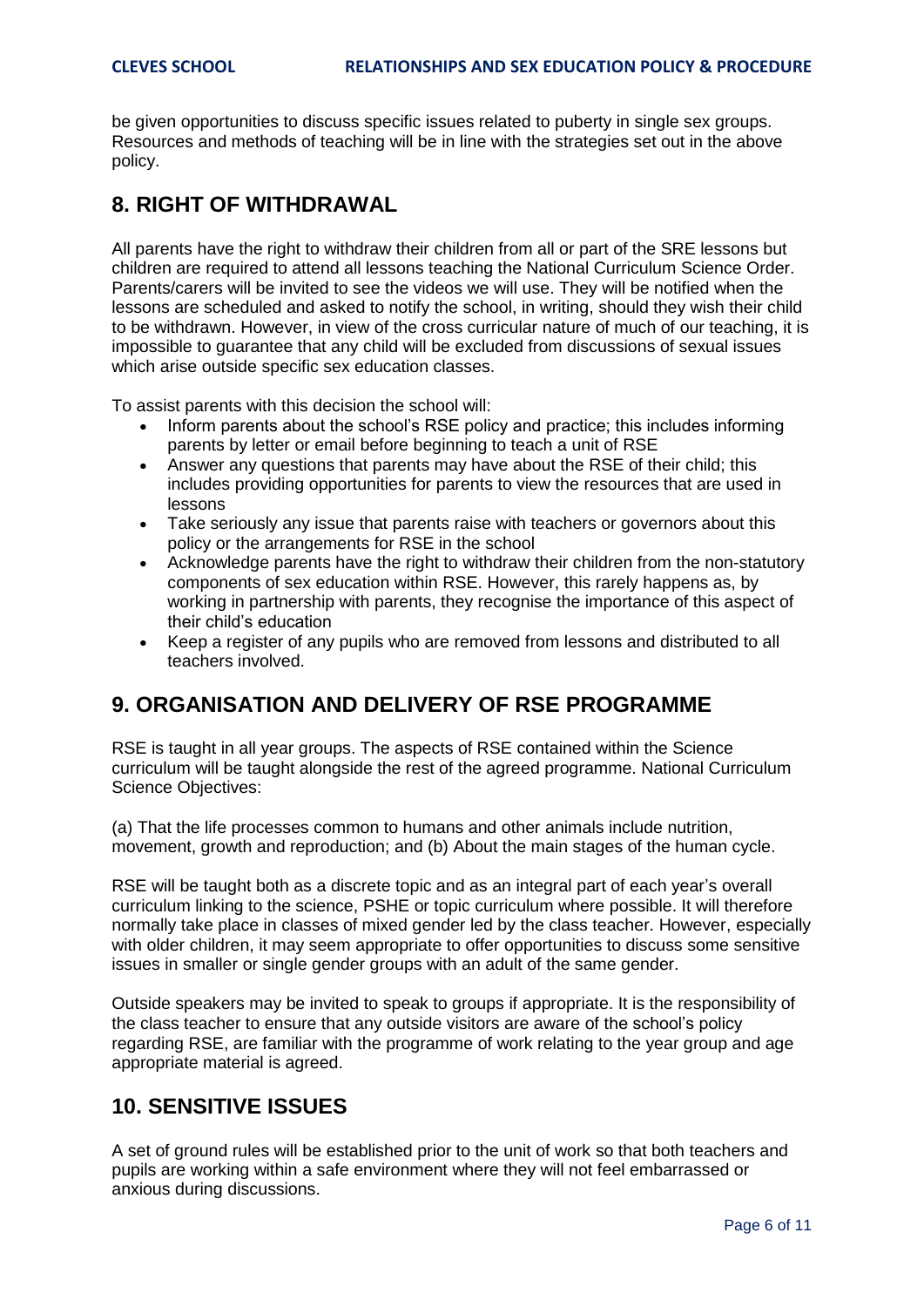Questions raised by children should be answered honestly and with a degree of detail appropriate to the child's age and stage of development. Teachers will use their professional skill and discretion before answering and if necessary deal with them later individually. Where appropriate, teachers will discuss the child's concerns with the parents. Teachers should deal honestly and sensitively with sexual orientation, answer appropriate questions and offer support. There should be no promotion of sexual orientation.

Any sensitive questions addressed to non-teaching staff (e.g. lunchtime supervisors, LSAs) should be referred to the class teacher who will be aware of the child's background and level of maturity to allow a more considered answer.

# **11. CONFIDENTIALITY**

Teachers are aware that effective Relationship and Sex Education, which brings an understanding of what is and is not acceptable in a relationship, can lead to the disclosure of a child protection issue. The usual standards of confidentiality between child and teacher will be observed, except where a child's question might suggest the possibility of abuse.

Teachers will conduct sex education lessons in a sensitive manner. However, if a child makes a reference to being involved, or likely to be involved in sexual activity, then the teacher will take the matter seriously and deal with it as outlined in the Child Protection and Safeguarding Policy. Teachers will respond in a similar way if a child indicates that they may have been a victim of abuse or exploitation. If the teacher has concerns, they will draw these to the attention of the designated person responsible for child protection or the headteacher as a matter of urgency. Disclosure of female genital mutilation must be reported to the police (either by the teacher to whom it is disclosed or by the DSL).

Legally, the school cannot offer or guarantee absolute confidentiality (as explained in the Safeguarding Policy). We aim to ensure that pupils' best interests are maintained and try to encourage pupils to talk to their parents or carers to provide support. If confidentiality has to be broken, pupils are informed first and then supported by the designated teacher throughout the whole process.

# **12. SPECIAL EDUCATIONAL NEEDS**

Pupils with special educational needs will be given the opportunity to fully participate in RSE lessons, and a differentiated program will be provided where necessary, to ensure that all pupils gain a full understanding.

# **13. COMPLAINTS PROCEDURE**

Any complaints or concerns about the Relationships and Sex Education programme should be made to the class teacher in the first instance. Parents can choose to follow the Cleves complaints procedure if they feel things are not resolved.

# **14. REVIEW AND ASSESSMENT**

The Science aspect of RSE will be taught through relevant topics which are assessed by the teacher. Teachers will make informal assessments which will inform the content and manner of their RSE teaching. Older children will be encouraged to reflect on, evaluate and feedback on RSE provision as appropriate.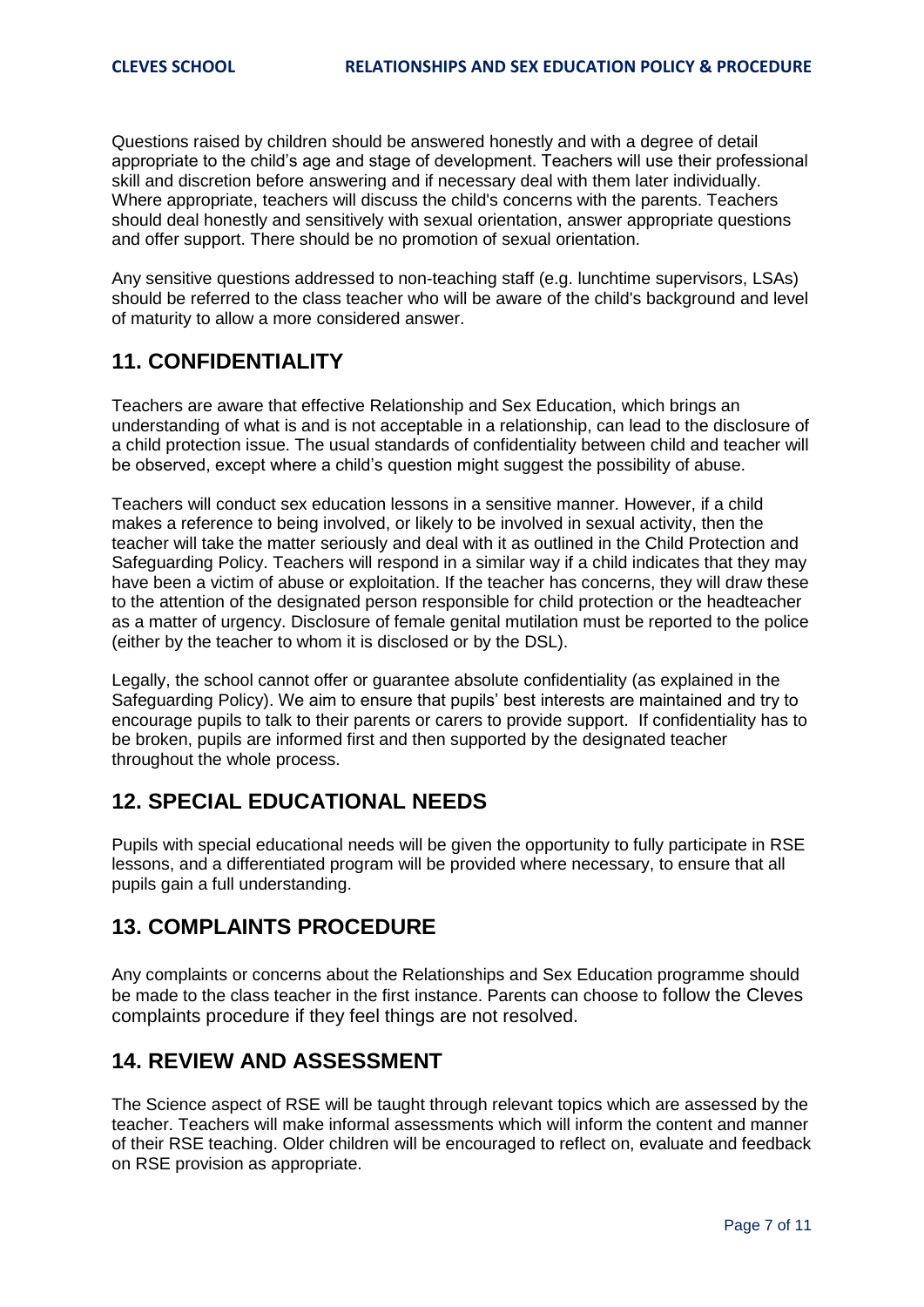Any concerns regarding the content of the curriculum should be raised in the normal way with the class teacher. At the end of the year each year group will review the RSE programme they have implemented and pass on their comments to the PSHE co-ordinator. The RSE Policy will be reviewed at least every three years taking into account feedback from parents, pupils and teachers.

# **15. ROLES AND RESPONSIBILITIES**

#### **The Board of Trustees**

The board of trustees has delegated the approval and monitoring of this policy to the Children's Achievement and Well-Being Committee.

#### **The Headteacher**

The headteacher is responsible for ensuring that RSE is taught consistently across the school, and for managing requests to withdraw pupils from non-statutory components of RSE.

The headteacher also:

- Ensures that members of staff are given sufficient training, so that they can teach effectively and handle any difficult issues with sensitivity
- Monitors this policy on a regular basis and reports to governors on the effectiveness of the policy

#### **Staff**

All staff are responsible for:

- Delivering RSE in a sensitive way
- Modelling positive attitudes to RSE
- Responding to the needs of individual pupils
- Responding appropriately to pupils whose parents wish them to be withdrawn from the non-statutory components of RSE
- Monitoring progress

Staff do not have the right to opt out of teaching RSE. Staff who have concerns about teaching RSE are encouraged to discuss this with the headteacher. Questions which teachers feel uncertain about answering should be discussed with a senior member of staff and answered at a later date. Consideration should be given to religious or cultural factors, and to parents' wishes before questions are answered.

#### **Pupils**

Pupils are expected to engage fully in RSE and, when discussing issues related to RSE, treat others with respect and sensitivity.

#### **Parents**

The school is well aware that the primary role in children's relationship and sex education lies with parents and carers. We wish to build a positive and supporting relationship with the parents of children at our school through mutual understanding, trust and co-operation.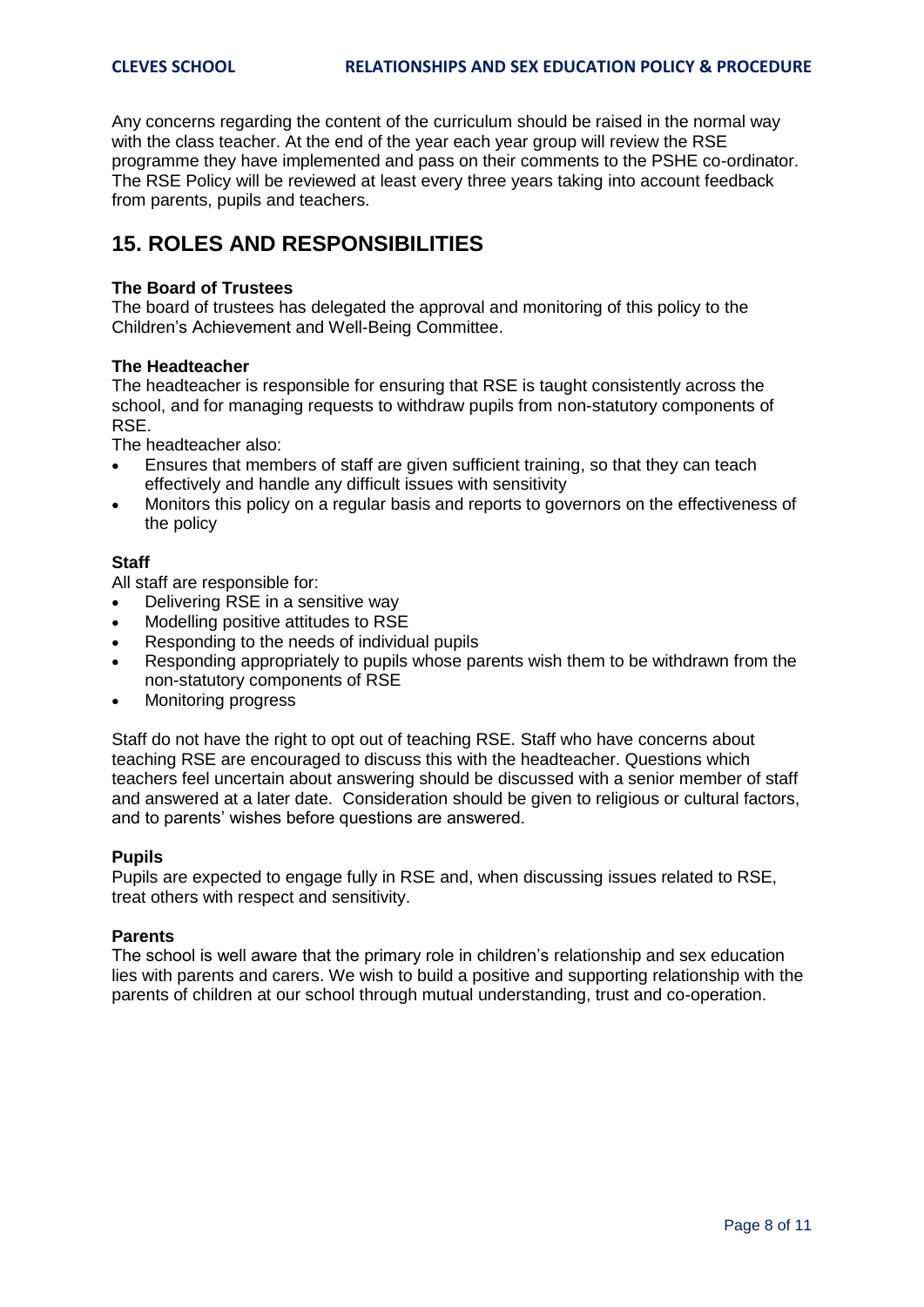# **Appendix 1.**

# **Statutory RSE Curriculum Content**

We have developed the curriculum taking into account the age, needs and feelings of pupils. If pupils ask questions outside the scope of this policy, teachers will respond in an age appropriate manner so they are fully informed and do not seek answers online. Key objectives of the statutory Relationships Education curriculum are outlined below:

# **Families and people who care for me**

Children should know:

- That families are important for children growing up because they can give love, security and stability.
- The characteristics of healthy family life, commitment to each other, including in times of difficulty, protection and care for children and other family members, the importance of spending time together and sharing each other's lives.
- That others' families, either in school or in the wider world, sometimes look different from their family, but that they should respect those differences and know that other children's families are also characterised by love and care.
- That stable, caring relationships, which may be of different types, are at the heart of happy families, and are important for children's security as they grow up.
- That marriage represents a formal and legally recognised commitment of two people to each other, which is intended to be lifelong.
- How to recognise if family relationships are making them feel unhappy or unsafe, and how to seek help or advice from others if needed.

# **Caring friendships**

Children should know:

- How important friendships are in making us feel happy and secure, and how people choose and make friends.
- The characteristics of friendships, including mutual respect, truthfulness, trustworthiness, loyalty, kindness, generosity, trust, sharing interests and experiences and support with problems and difficulties.
- That healthy friendships are positive and welcoming towards others, and do not make others feel lonely or excluded.
- That most friendships have ups and downs, and that these can often be worked through so that the friendship is repaired or even strengthened, and that resorting to physically or verbally aggressive behaviour is never right.
- How to recognise who to trust and who not to trust, how to judge when a friendship is making them feel unhappy or uncomfortable, managing conflict, how to manage these situations and how to seek help or advice from others, if needed.

# **Respectful relationships**

Children should know:

- The importance of respecting others, even when they are very different from them (for example, physically, in character, personality or backgrounds), or make different choices or have different preferences or beliefs.
- Practical steps they can take in a range of different contexts to improve or support respectful relationships.
- The conventions of courtesy and manners.
- The importance of self-respect and how this links to their own happiness.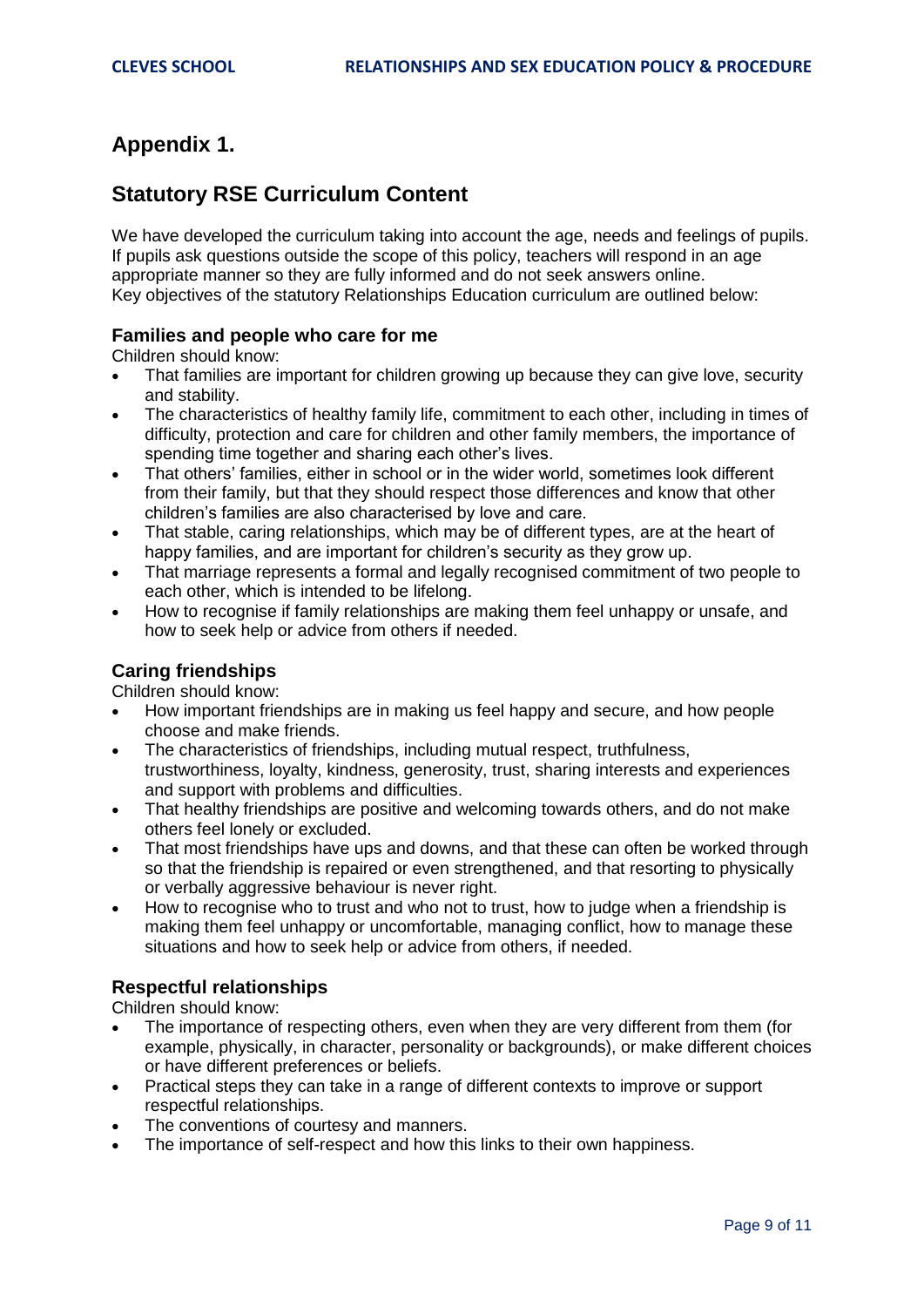- That in school and in wider society they can expect to be treated with respect by others, and that in turn they should show due respect to others, including those in positions of authority.
- About different types of bullying (including cyberbullying), the impact of bullying, responsibilities of bystanders (primarily reporting bullying to an adult) and how to get help.
- What a stereotype is, and how stereotypes can be unfair, negative or destructive.
- The importance of permission-seeking and granting in relationships with friends, peers and adults.

# **Online relationships**

Children should know:

- That people sometimes behave differently online, including by pretending to be someone they are not.
- That the same principles apply to online relationships as to face-to-face relationships, including the importance of respect for others online including when we are anonymous.
- The rules and principles for keeping safe online, how to recognise risks, harmful content and contact, and how to report them.
- How to critically consider their online friendships and sources of information including awareness of the risks associated with people they have never met.
- How information and data is shared and used online.

# **Being safe**

Children should know:

- What sorts of boundaries are appropriate in friendships with peers and others (including in a digital context).
- About the concept of privacy and the implications of it for both children and adults; including that it is not always right to keep secrets if they relate to being safe.
- That each person's body belongs to them, and the differences between appropriate and inappropriate or unsafe physical, and other, contact.
- How to respond safely and appropriately to adults they may encounter (in all contexts, including online) whom they do not know.
- How to recognise and report feelings of being unsafe or feeling bad about any adult and others.
- How to ask for advice or help for themselves or others, and to keep trying until they are heard.
- How to report concerns or abuse, and the vocabulary and confidence needed to do so.
- Where to get advice e.g. family, school and/or other sources.

These areas of learning are taught within the context of family life, taking care to ensure that there is no stigmatisation of children based on their home circumstances (families can include single parent families, LGBT parents, families headed by grandparents, adoptive parents, foster parents/carers amongst other structures) along with reflecting sensitively that some children may have a different structure of support around them (for example: looked after children or young carers).